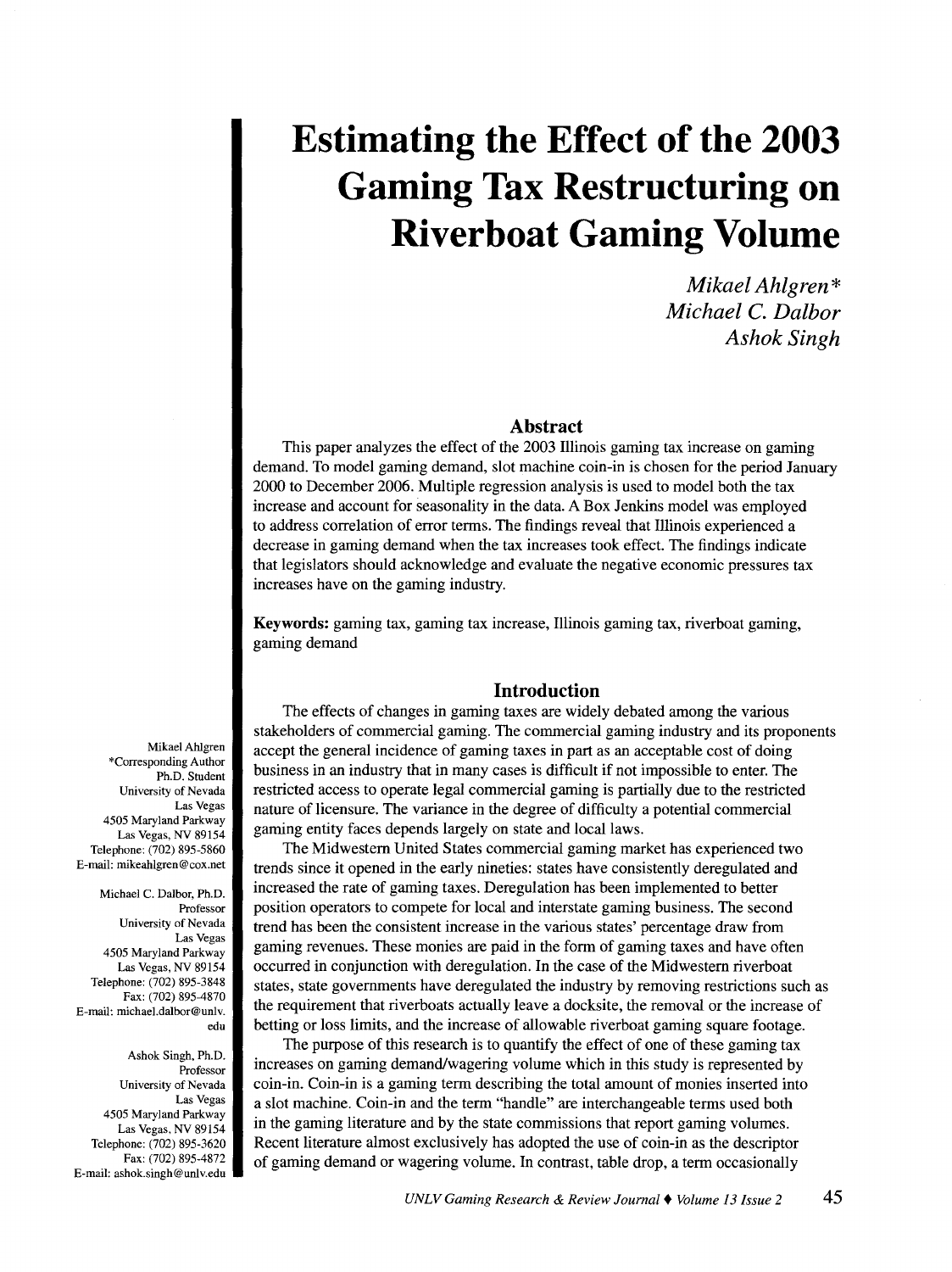used by researchers to represent gaming volume, only describes the amount a player purchases at a table and not the amount wagered (Kilby, Fox, & Lucas, 2004). It is entirely conceivable a casino patron could purchase a million dollars in chips and put none of them at risk. Coin-in by contrast represents actual monies wagered and therefore, functions as a more accurate representation of demand (Eisendrath, Bernhard, Lucas, & Murphy, 2008).

Illinois riverboats saw their highest tier gaming tax rate reach 70 percent on July 1, 2003. The rate had grown steadily from the original flat rate of 20 percent of adjusted gross revenue that the Illinois legislature had deemed suitable when commercial gaming was initially introduced in 1991 (Illinois Gaming Board, 2005). The outcry from commercial gaming and its benefactors to both this particular increase and the general trend of inflating gaming taxes was considerable. Christensen (2005) warns that gaming taxes that rise above the 20 percent threshold begin to sway the industry from a focus on economic development, related job creation, and capital investment. Christensen also cautions that rates that climb above the 35 percent level prohibit economic viability of riverboat or racino operations in all but the most significantly undersupplied markets such as the Chicago area in Illinois (Christiansen, 2005).

Journalists Jamie Mckee and Marc Falcone predict that Illinois' attempt to capture increased revenues by increasing gaming taxes would have the opposite effect. The tax increase trend had already restricted operators' innovations and additions that had been previously planned to maintain competitiveness with operators in surrounding states like Indiana, Missouri, and Iowa (McKee, 2003). Falcone, who is also a gaming analyst with Deutsche Bank, foretells that the three boats in the Illinois marketplace that had the potential to hit the 70 percent gaming tax threshold would actively attempt to manage their operations to reduce revenues (Falcone, 2003). He also foretells that all operators will engage in layoffs, restrict comps, rely on fewer table games, and close ancillary facilities such as restaurants and hotels (Falcone, 2003b). It is noteworthy to mention that if Falcone is correct in his prediction, the gaming tax scenario provides gaming managers a motivation contrary to the universal capitalist goal of maximizing profits.

In an effort to examine the impact of the 2003 tax restructuring this paper is organized in the following manner. The next section will provide some perspective by giving a brief overview of gaming taxes in general as well as gaming taxes specific to Illinois. This will be followed by a review of existing literature on implementation of other similar tax increases on various industries including hospitality. The literature review will also address the content, related research, and the particular methodologies chosen by various researchers to analyze data with similarities to the data reflecting the Illinois gaming tax increase. The next section will discuss the data and methodology appropriate to analyze the changes in gaming demand related to the gaming tax changes. This is followed by the results and conclusions and implications of the study.

#### **Background on gaming in lllinois and the Midwestern United States**

In February 1990, Illinois became the second U.S. state to legalize riverboat gambling when the Riverboat Gambling Act was enacted. Neighboring state Iowa preceded Illinois when legalizing riverboat gambling in July of 1989 (American Gaming Association, 2006). Illinois' legislation authorized the Illinois Gaming Board to license up to ten casino operators. The first riverboat, in Alton, opened September 11, 1991. The communities of Alton, Aurora, East Dubuque, East St. Louis, Elgin, Joliet, Metropolis, Peoria, and Rock Island were all granted licenses by 1996 (Illinois Gaming Board, 2005).

#### *Midwest Riverboat Gaming*

Illinois and the three commercial gaming states on its border, Iowa, Indiana, and Missouri, have all followed the "New Jersey" model to the extent that they are limited by both number of facilities and location (The national gambling impact study commission final report, 1999). The "New Jersey" model is characterized by the use of gambling for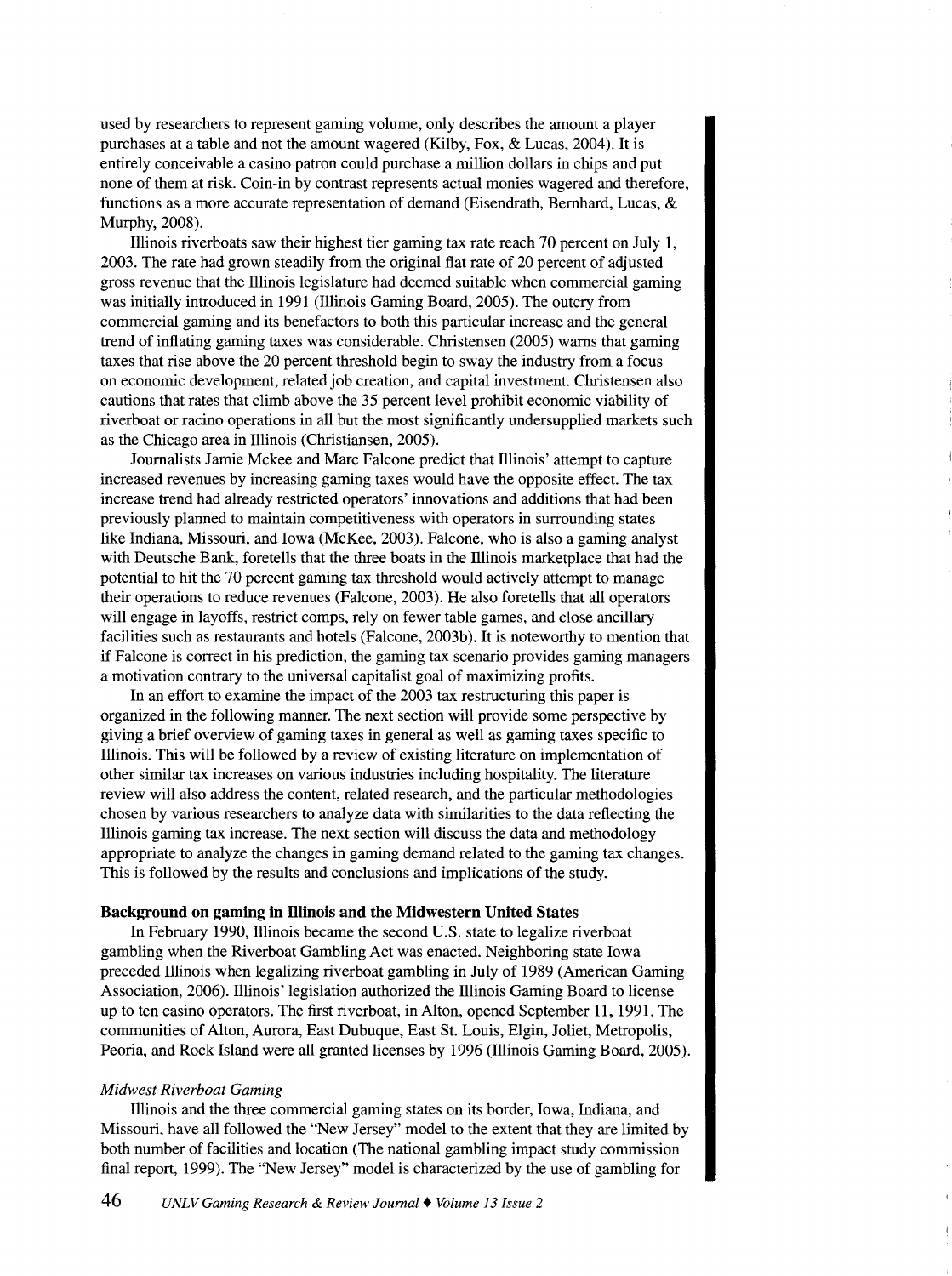*Estimating the Effect of the 2003 Gaming Tax Restructuring on Riverboat Gaming Volume*  the purpose of directing economic development to a restricted number of communities, in this case along particular waterways. The "New Jersey" model tends to base decisions on the potential negatives and actively differentiates the gaming industry from other industry, justifying a more encompassing role for government. This model utilizes commercial gaming to create enterprise zones which contribute benefits; such as, capital investment, public sector revenue, jobs and increased tourism to a predetermined number of locations. This approach to legal commercial gaming lends itself to relatively stricter controls on the industry.

The state of Illinois authorizes each licensed riverboat gambling operation to offer up to 1,200 gaming positions. These positions may be a combination of table games and electronic devices. The Riverboat Gambling Act was amended in 1999 to allow riverboats to be permanently moored at docksites, thus ending the requirement that operators must conduct cruises on waterways. The Gambling Act further requires that patrons of gambling areas of the boats be 21 years of age. Wagering in the casinos must be conducted by cashless means, including; chips, tokens or vouchers.

Gaming taxes generally fall into three main categories: wagering taxes, fees, and/ or admissions taxes. Wagering taxes are collected by all U.S. states that host commercial casinos (American Gaming Association, 2006). Despite some minute differences in how particular states define the tax base, all states use some form of gross gambling receipts minus payouts, or adjusted gross receipts (AGR) (Anderson, 2005).

Fees are an additional source of revenue for many commercial gaming states. Riverboat states often charge a licensing fee, which in the case of Iowa is assessed based on capacity. In contrast, Mississippi assesses their state's licensing fee as a percentage of AGR (Anderson, 2005). Admission taxes are the third source of revenue for both states and local government units, and are typical in riverboat states. In these states, each gambler is required to pay a fee when entering or boarding the facility (Anderson, 2005). Admission taxes range from a set dollar amount to a graduated tax assessment. For example, some states vary the charge with respect to size of facility or past visitor volume (American Gaming Association, 2006). Table 1 illustrates the changes to Gaming taxation in Illinois and its neighbor state Indiana from years 2000 to 2005.

| <b>State</b> | 2000         | 2001         | 2002              | 2003         | 2004         | 2005         |
|--------------|--------------|--------------|-------------------|--------------|--------------|--------------|
| IL           | Graduated    | Graduated    | Graduated Tax     | Graduated    | Graduated    | Graduated    |
|              | Tax Rate     | Tax Rate     | Rate from 15%     | Tax Rate     | Tax Rate     | Tax Rate     |
|              | from $20%$   | from $15%$   | to                | from $15%$   | from $15%$   | from $15%$   |
|              | to $35\%$ of | to $35\%$ of | 50%(Maximum       | to $70\%$ of | to $70\%$ of | to $50\%$ of |
|              | gross        | gross        | tax rate through  | gross        | gross        | gross        |
|              | gaming       | gaming       | June 2002 -       | gaming       | gaming       | gaming       |
|              | revenue,     | revenue.     | $35\%$ ) of gross | revenue,     | revenue,     | revenue,     |
|              | \$2 per      | \$2 per      | gaming            | $$3-$5 per$  | \$3-\$5 per  | $$2-$3 per$  |
|              | patron       | patron       | revenue,          | patron       | patron       | patron       |
|              | admission    | admission    | \$3 per patron    | admission    | admission    | admission    |
|              | tax          | tax          | admission tax     | tax          | tax          | tax          |
| $\mathbf{N}$ | $20\%$ tax   | $20\%$ tax   | Graduated tax     | Graduated    | Graduated    | Graduated    |
|              | on gross     | rate on      | rate from 15%     | tax rate     | tax rate     | Tax Rate     |
|              | gaming       | gross        | to $35%$          | from $15%$   | from $15%$   | of $15%$ to  |
|              | revenue      | gaming       | (Maximum tax      | to $35\%$ of | to $35\%$ of | $35\%$ of    |
|              |              | revenue,     | rate through      | gross        | gross        | gross        |
|              |              | \$3 per      | June 2002 -       | gaming       | gaming       | gaming       |
|              |              | patron       | $20\%$ ) of gross | revenue,     | revenue,     | revenue,     |
|              |              | admission    | gaming            | \$3 per      | \$3 per      | \$3 per      |
|              |              | tax          | revenue,          | patron       | patron       | patron       |
|              |              |              | \$3 per patron    | admission    | admission    | admission    |
|              |              |              | admission tax     | tax          | tax          | tax          |

Table 1. A comparison of 2000-2005 Illinois and Indiana riverboat tax rates.

Note: Gaming Taxation Rates were retrieved from American Gaming Association State of the States 2000-2006. Retrieved April 12, 2007 from http://www.americangaming.org/survey/index.cfm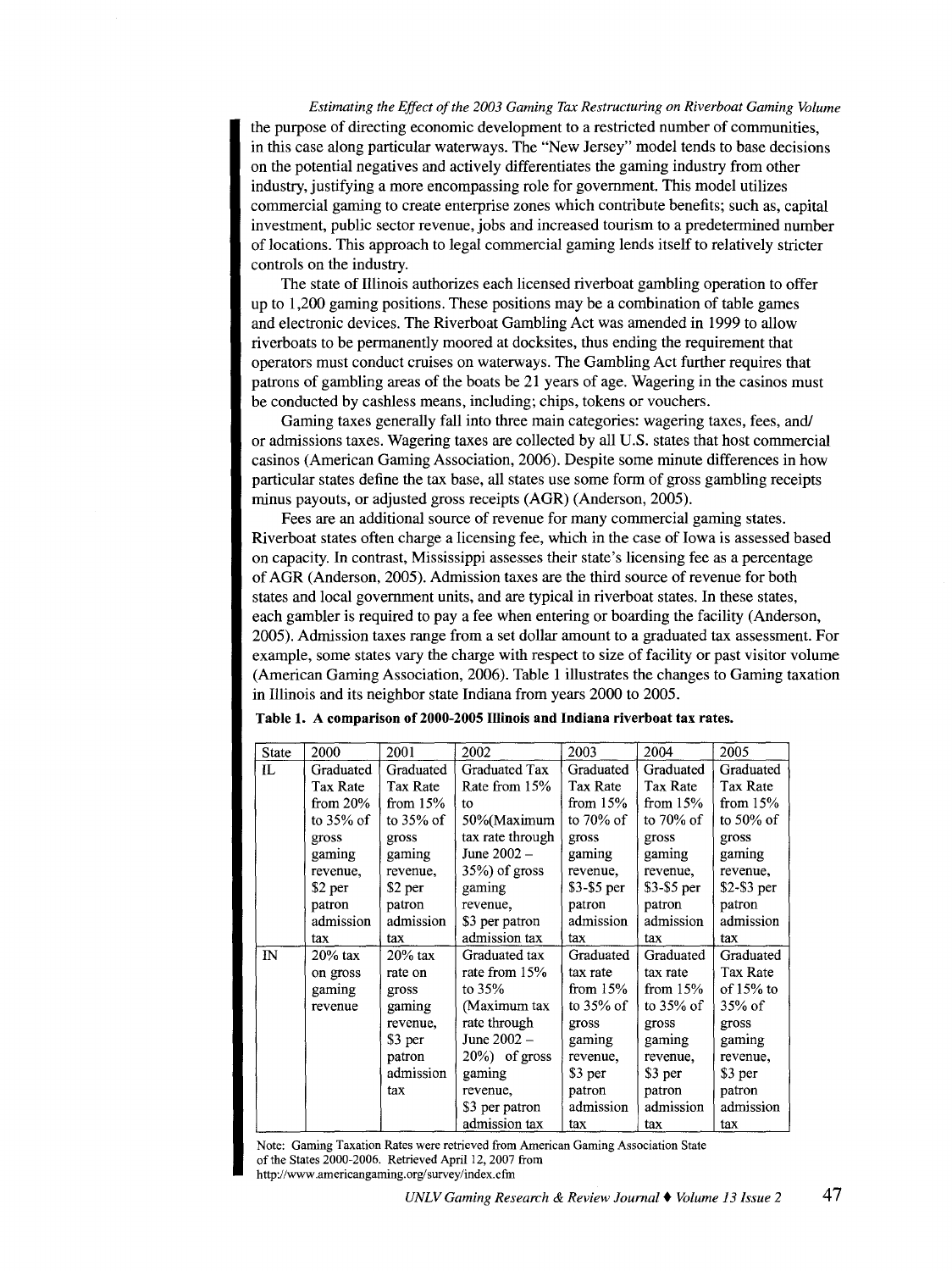It is significant to note that all gaming taxes illustrated in Table 1 are in addition to and not in lieu of regular business income and real estate taxes. Gaming taxes are often characterized as being paid for the privilege of operating gaming facilities (Christiansen, 2005).

#### *Illinois Gaming Tax Rates*

By means of the Riverboat Gambling Act, the State of Illinois assesses taxes on riverboat gambling operations by both an admission tax and a wagering tax. Table 2 illustrates in greater detail the changes in the graduated gaming taxes in Illinois from July 2001 to July 2005.

#### Table 2. Detailed Overview of Illinois Gaming Tax Rates.

Panel A

| July 1, 2002 - June 30, 2003 Adjusted Gross Revenue Tax Rates |            |            |                                     |            |            |                       |
|---------------------------------------------------------------|------------|------------|-------------------------------------|------------|------------|-----------------------|
| $15\%$ up                                                     | 22.5%      | 27.5%      | 32.5%                               | 37.5%      | $45%$ over | $\frac{150\%}{}$ over |
| to $$25$                                                      | over \$25  | over \$50  | $\sqrt{\overline{\text{over }375}}$ | over \$100 | $1$ \$1.50 | \$200                 |
| Million                                                       | Million up | Million up | Million up                          | Million up | Million up | Million               |
|                                                               | to \$50    | to \$75    | to \$100                            | to $$150$  | to \$200   |                       |
|                                                               | Million    | Million    | Million                             | Million    | Million    |                       |

Panel B.

| July 1, 2003 – June 30, 2005 Adjusted Gross Revenue Tax Rates |                    |                                      |            |            |                    |             |
|---------------------------------------------------------------|--------------------|--------------------------------------|------------|------------|--------------------|-------------|
| $15\%$ up                                                     | 127.5%             | 32.5%                                | 37.5%      | 45% over   | $150\%$ over       | $70\%$ over |
| to $$25$                                                      | over \$25          | $over$ s37.5 $\frac{1}{2}$ over \$50 |            | l \$75     | \$100              | \$200       |
| Million                                                       | $\vert$ Million up | Million up                           | Million up | Million up | $\vert$ Million up | Million     |
|                                                               | to \$37.5          | to $$50$                             | to \$75    | to \$100   | to \$200           |             |
|                                                               | Million            | Million                              | Million    | Million    | Million            |             |

Notes. Admission tax rate: \$3, \$4 or \$5 Per Admission-Dependent upon previous calendar year admission total (Less than 1 million =  $$3$ , 1 million to 2.3 million =  $$4$ , greater than 2.3 million =  $$5)$  Local share =  $$1,$  All over  $$1$  = State share

AGR Tax: Progressive Tax Rate (indicated above) on calendar YTD AGR level (Gross Gaming Receipts minus Patron Win) Local Share = 5% of AGR at all levels, State Share =remainder of progressive percentage. Common School Fund receives the increased AGR Taxes (increase of 7/1/2003 AGR Rates over 7/1/2002 rates).

The new rates were applied to the calendar YTD AGR levels on the July 1, 2003 game date.

Panel C

| July 1, 2005 Adjusted Gross Revenue Tax Rates |               |             |                                         |                       |                                           |                        |
|-----------------------------------------------|---------------|-------------|-----------------------------------------|-----------------------|-------------------------------------------|------------------------|
| $15\%$ up                                     | 122.5%        | 127.5%      | 32.5%                                   | 137.5%                | $45%$ over                                | $\frac{150\%}{ }$ over |
| to $$25$                                      | over \$25     | $over$ s50  | over \$75                               | $\sqrt{ }$ over \$100 | $\frac{1}{2}$ \$150 up to $\frac{1}{200}$ |                        |
| Million                                       | $\mu$ to \$50 | up to $$75$ | $\vert$ up to \$100 $\vert$ up to \$150 |                       | $1$ \$200                                 | Million                |
|                                               | Million       | Million     | Million                                 | Million               | Million                                   |                        |

Note. Information retrieved from Illinois Gaming Board annual report 2005. Retrieved March 10,2007 from http://www.igb.state.il.us/annualreport/

The initial tax increase outlined in the previous table that was approved by the Illinois Legislature on June 3, 2002, had a profound negative impact on the gaming market. The evidence of this is provided by the decline in gaming stocks as illustrated in Table 3. For comparison purposes, it should be noted that the Dow Jones Industrial Average declined by 2.2 percent on that date.

*Gaming taxes are often characterized as being paid for the privilege of operating gaming facilities.*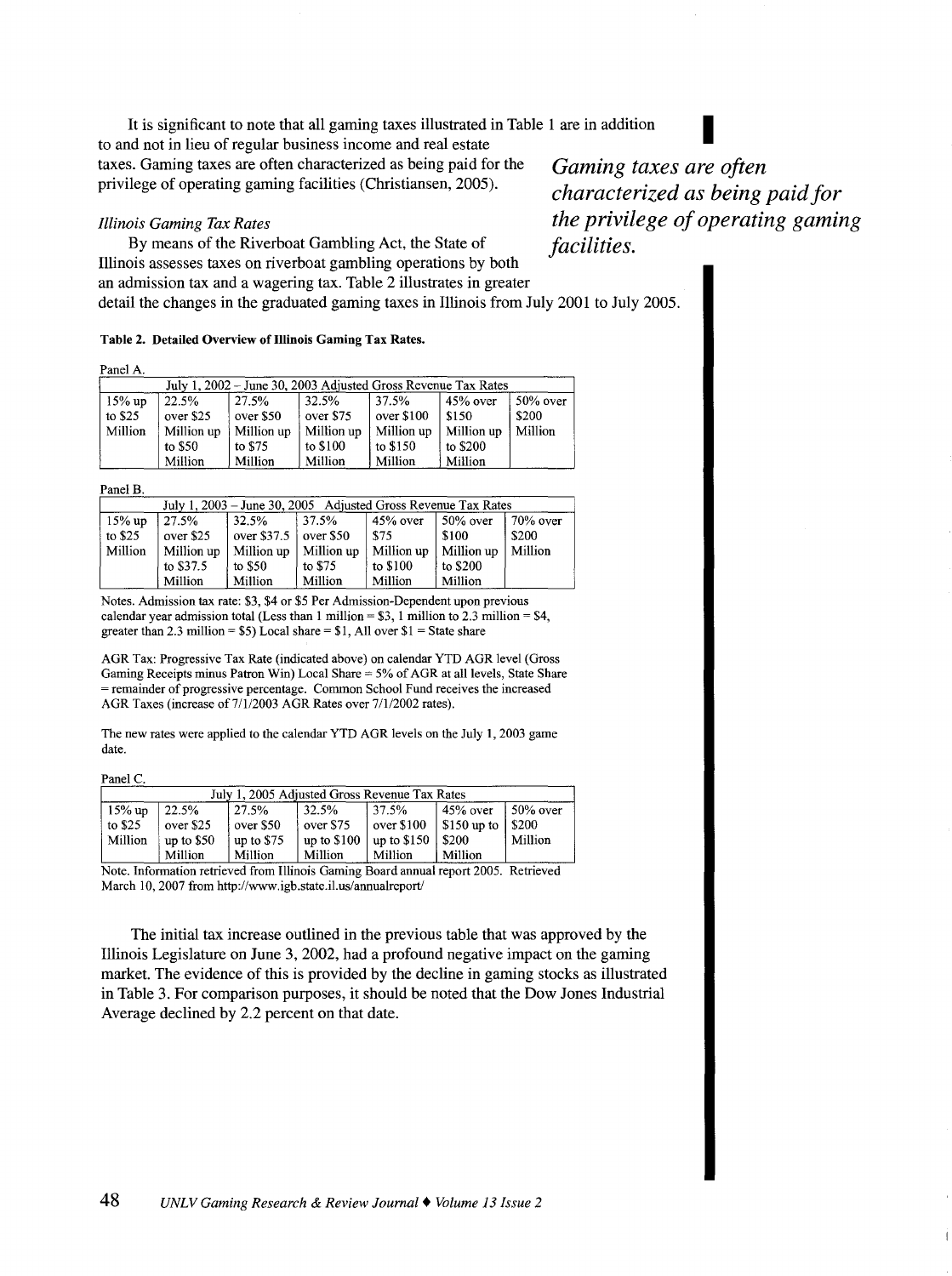*Estimating the Effect of the 2003 Gaming Tax Restructuring on Riverboat Gaming Volume* 

| Company                | Percentage change in closing price from May 31, to June 3, 2002* |
|------------------------|------------------------------------------------------------------|
| Mandalay Resort Group  | $-6.4%$                                                          |
| Harrah's Entertainment | $-7.7\%$                                                         |
| Boyd Gaming            | $-14.4%$                                                         |
| Hollywood Casinos      | $-20%$                                                           |

Table 3. Performance of selected gaming company stocks for June 3, 2002.

Note: Prices are reported from the Michael Pollock's Gaming Industry Observer in the report, Examining impacts on Atlantic City of proposed tax increases, VLT competition, Report retrieved from the files of the American Gaming Association, 1299 Pennsylvania Ave., NW Suite 1175, Washington, D.C. 2004.

\*May 31, 2002 was a Friday and June 3, 2002 was the following Monday. Therefore the percentage change represents a one day change to the value of the stocks presented.

The enactment of the gaming tax had other effects as well. MGM Mirage, who did not have any gaming interest in lllinois, withdrew a bid of \$615 million to acquire a casino license in a Chicago suburb. A conference call from Harrah's management to investors revealed the cancellation of plans to build a \$40 million hotel to enhance the Metropolis riverboat. MGM Mirage released a statement announcing their intention to focus their efforts on jurisdictions that provide a "stable and reasonable tax environment" (Pollock, Morowitz, & Gushin).

## Literature Review

In an attempt to draw parallels to other situations that mirror the increase in gaming taxes in Illinois, research that addresses hotel occupancy taxes rates and the federal 1986 Tax Reform Act on Real Estate proves instructive. Comparisons to the Tax Reform Act and changes in hotel occupancy tax rates are valid because changes in tax laws ultimately translate into changes in human behavior. Whether the tax is federal, state or local does not change the inherent relationship between tax changes and human behavior.

It is important to note that the premise being investigated is not only whether there is a direct relationship between increases in gaming taxes and player behavior but whether there exists an indirect correlation. Both scenarios are possible in the case of the lllinois tax rate increase. Attendance fees were increased and directly paid by the players during the period examined in this research so some effects of the tax increase were directly transferred to the customer. However, the full implication of the changes in gaming taxes is more complex and indirect in nature. Changes in gaming tax rates may cause commercial casino operators to behave differently. For example, if operators are presented with a tax scenario that encourages the limitation of adjusted gross revenues in order to avoid reaching levels that invoke the payment of higher gaming tax rates, then these operators may act to limit revenues by means such as scaling back promotions, changes in operation hours, and changing preferred customer policies. These operator changes have the potential to result in changes in player behavior or demand.

Gaming research focusing on deregulation repercussions and general gaming forecasting is also discussed. These particular examples not only inform the understanding of likely effects of inherent changes to taxation rates but also provide insight into various suitably applicable methodologies that could provide valuable analysis into the Illinois gaming tax restructuring.

#### *Occupancy Taxes*

Hiemstra and Ismail ( 1992) examine the enactment of occupancy taxes by municipalities. They assert that legislators erroneously choose these means of generating revenues because occupancy taxes primarily affect travelers who are non-constituents. However, the researchers show by analyzing the elasticity of demand (occupancy) that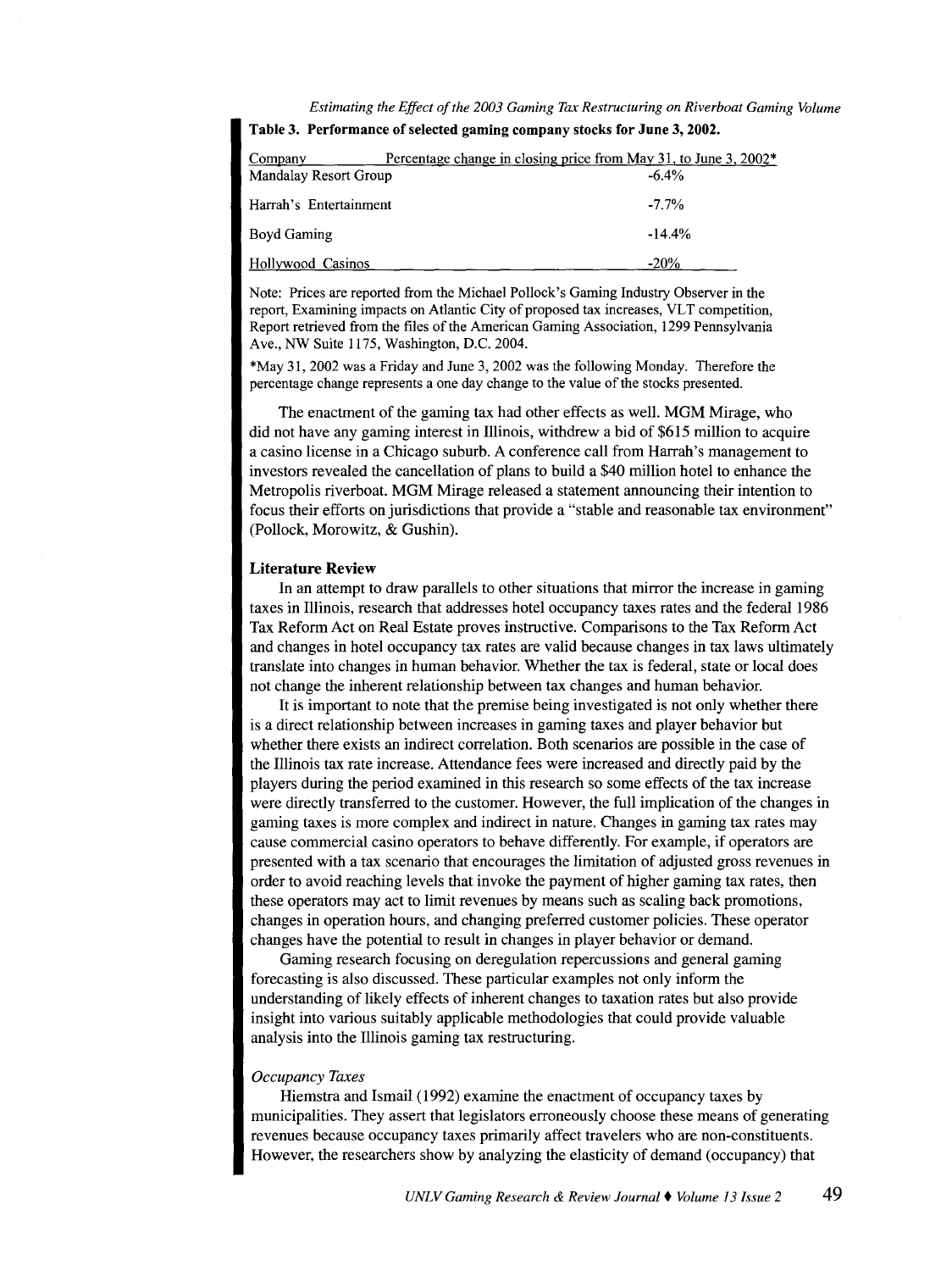changes in occupancy tax rates resulted in an impact on occupancy rates. A 9.8% room tax resulted in a 3% drop in occupancy (Hiemstra & Ismail, 1992; Hiemstra & Ismail, 1993). The aforementioned scenario mirrors the allegations of gaming's stakeholders who suggest that legislators view commercial gaming as a bottomless source of income which is impermeable to classic economic pressures (Christiansen, 2005).

#### *1986 Tax Reform Act*

The 1986 Tax Reform Act was the most significant adaptation of the tax code since its formation in the 1950's. When the tax reform was analyzed, real estate, in particular, proved to occupy the mantle of most affected industries. The primary aspect of real estate investment impacted was depreciation scheduling; in addition, flow-through tax losses were reduced, and loss offset limitations were instituted (Sanger, Sirmans, & Turnbull, 1990).

Sanger (1990) utilizes intervention analysis (defined as an intervention in a time series) because an event, in this case the tax reform, represents a change in the stochastic process. The dependent variable in this study is the security returns of Real Estate Investment Trusts, known as REITS. These entities invest in real estate and real estate related assets with the purpose of generating a return for their investors (US Securities & Exchange Commission. 2004). Sanger employs dummy variables to model the tax intervention as well as account for seasonal effects. The study's results indicate that the market assesses the changes in the tax code to the disadvantage of real estate owners (Sanger et al., 1990).

Another study that seeks to understand the effects of the 1986 Tax Reform Act is undertaken by Smith and Woodward (1996). The researchers seek to evaluate the effects of the above mentioned tax reform on the value of apartments. Utilizing a time-series cross-sectional panel data design to examine their data, the researchers find that a couple of obstacles threaten the validity of their results. The degree of overbuilding needed to be controlled for in the examined regions. In addition, because of the nature of timeseries analysis, the authors acknowledge the potential for autocorrelation. Tests prove autocorrelation is a factor and the researchers rely on the Parks method of analysis to address the issue.

Applying a dummy variable to represent the tax changes and controlling for the degree of overbuilding, the researchers conclude the 1986 Tax Reform Act had a statistically significant negative effect on apartment values (Smith & Woodward, 1996). These studies both inform the methodological approach adopted in this research into the Illinois gaming tax change as well as provide support to the implication that changes to taxation law translate into changes in human behavior.

## *Gaming Forecasting*

A general overview of gaming research assessing regulation and tax changes is included to provide a more comprehensive understanding of gaming taxes, regulation changes, and gaming proliferation in the Midwest, United States.

## *Deregulation*

A number of researchers have addressed how deregulation has affected gaming volume. Methodologically, these examinations of deregulation are often similar as well as pertinent to understanding how to approach a tax increase. Although the effect of deregulation and a tax increase might be opposed, they both share a main characteristic. In both events a single inflection point is introduced in the analysis of a time series (Eisendrath, 2005). In the Midwestern commercial gaming market, these acts of deregulation have often been tied to increases in gaming tax rates.

## *Deregulation in Atlantic City*

Nichols' (1998) study looks at the 1991 deregulation of Atlantic City commercial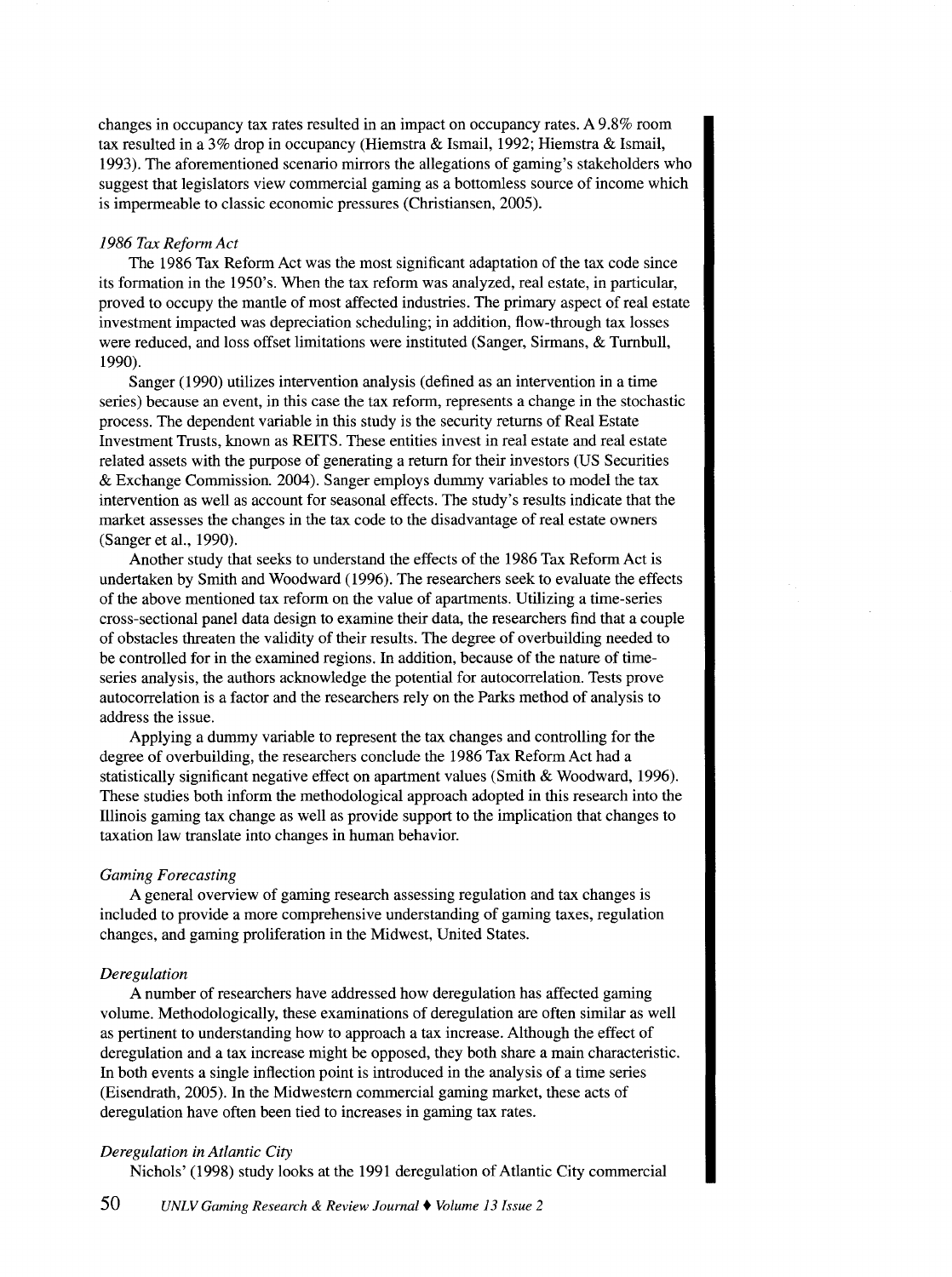*Estimating the Effect of the 2003 Gaming Tax Restructuring on Riverboat Gaming Volume*  gaming, the researcher chooses a Box Jenkins autoregressive moving average or ARIMA model to conduct his analysis. Nichols measures the effect of an increase in operating hours and slot machine space on gaming win. The study acknowledges an inherent shortcoming of operationalizing the demand or volume variable as casino win. Casino win, also known as gambler's losses, is equal to gross gaming revenue. Gross gaming revenue is problematic as a measure because it includes money that is originally distributed by the casino in complimentary fashion ("comps"); therefore, the casino is winning back its own cash. Nichols quantifies the comp ratio as 8.5% of total win. Nichols supports his choice of gaming win because, unlike EBITDA and general revenue related data for example, win does not include non-gaming revenues which distort the results (Nichols, 1998b). EBITDA basically describes net income with interest, taxes, depreciation, and amortization added back in. The EBITDA measure allows interested parties to compare companies and industries while excluding accounting individual financing and accounting decisions. However EBITDA is not a GAAP (General Accepted Accounting Principles) approved measure so companies have the choice to change the components of their calculation from one time period to the next (Investopedia, 2008).

Prior to Nichols' research, Shonkwiler (1993) relies on a structural time series model to evaluate the impact of Atlantic City commercial casinos on gaming volume in Nevada. This study addresses the impact of an extraneous event on time series data. Shonkwiler supports his methodological choice by promoting the value of structural time series for the modeling of linear (stochastic) trends and seasonality. Shonkwiler's research concludes that the introduction of Atlantic City casinos reduced Nevada gaming revenues by between 10 and 12 percent (Shonkwiler, 1993).

#### *Deregulation of Midwestern Riverboats*

Nichols (1998a) also addresses deregulation of the United States Midwestern riverboat market the same year he produced his study on Atlantic City. In a response to the 1994 Illinois' introduction of less regulated riverboat gambling, Iowa revamped their 1991 strict inaugural regulations and eliminated mandated sailing, loss limits and space restrictions. Choosing casino win, total admissions and win per admission as the dependent variables, Nichols uses regression analysis to control for the effect of day of the week, seasonality, location, and per capita income while attempting to evaluate the impact of deregulation. Nichols' results indicate that deregulation is an impetus to significant cross-border substitution as well having increased the three dependent variables: win, win per admission, and admission (Nichols, 1998). Nichols' work with Iowa and Illinois riverboat deregulation has obvious similarities to this study's investigation into the impact of gaming taxation in Illinois.

## *Econometric models to determine demand*

Thalheimer and Ali (2003) develop an econometric model to identify determinates of demand, particularly slot demand, for 24 Midwestern riverboats and racetracks/casinos. The researchers examine the effects of "traditional demand" variables as well as location and government restrictions. Thalheimer and Ali identify variables such as betting limits, access, win, and number of tables in an effort to explain changes in slot volume. Slot volume is divided by the market area population surrounding the riverboat or casino in an effort to control for the population effect. The model shows an extremely impressive degree of explanatory power ( $R$  squared  $= 0.937$ ) thus concluding that population and its access to facility is positively related to slot demand while access to competing facilities has a negative impact. Lastly the model demonstrates that restrictive limits on gaming are also negatively related to slot demand (Thalheimer & Ali, 2003). Despite the similarities, it is noteworthy to point out that the Thalheimer and Ali (2003) research examines the impact of the independent variable such as access and limits at the single property level rather than gaming volume at the state level (Eisendrath, 2005).

In an effort to enhance the accuracy of Nevada's budgetary planning and with the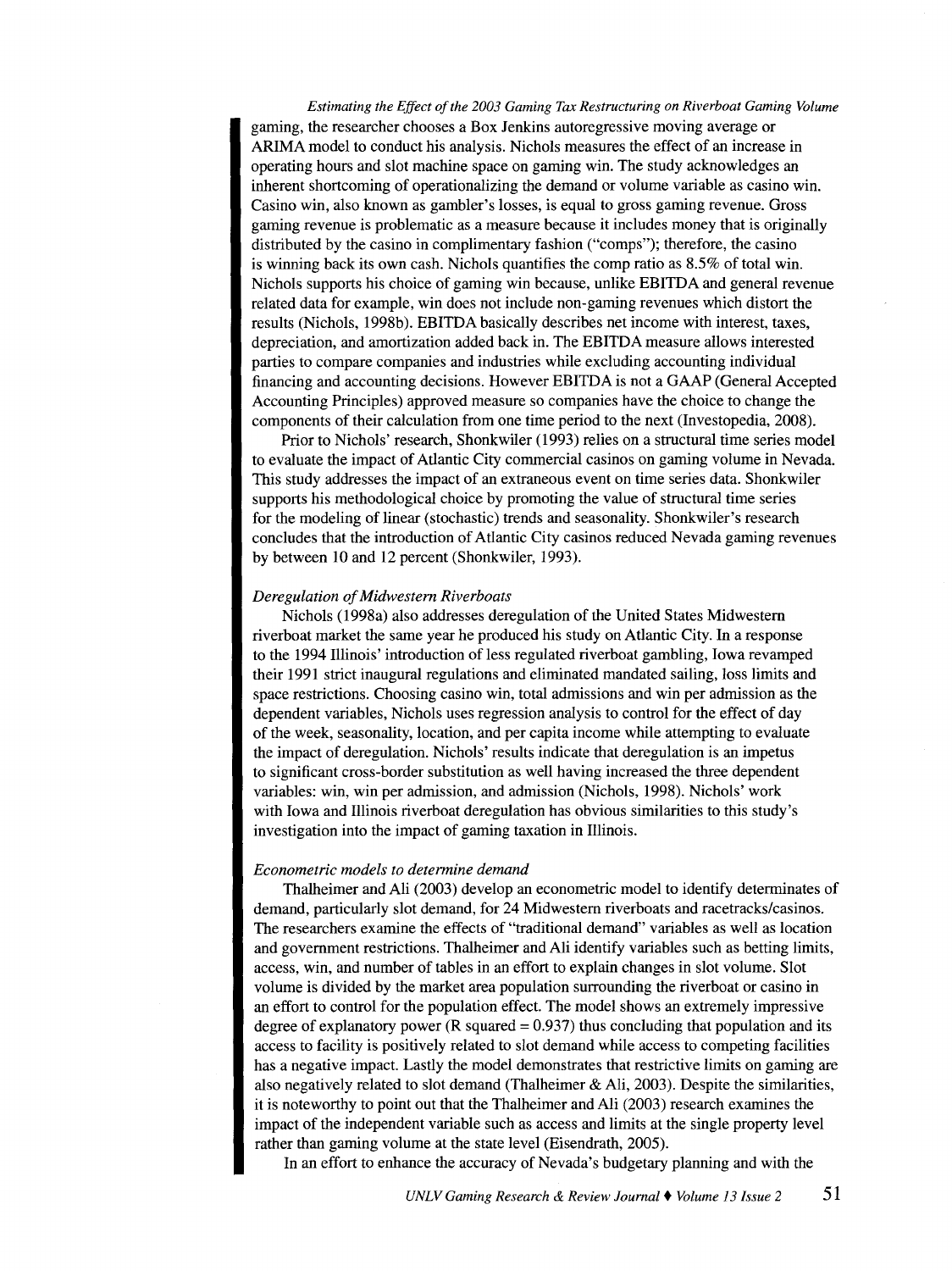recognition of the significance that gaming taxes play in the Nevada state budget, Cargill and Eadington (1978) endeavor to construct a means of forecasting gaming revenues. By first assessing seasonal variations and patterns and then employing multiple regression equations to identify statistically significant correlations, the researchers finally choose the Box Jenkins method to provide the forecasting (Cargill & Eadington, 1978). The earlier stages of this often cited study of gaming reflects the methodology choice of this more narrow research into the repercussions of a single tax increase in Illinois. Like Cargill and Eadington, this study seeks to identify whether a particular tax increase has an effect on gaming volume. Unlike Cargill and Eadington, this study of the 2003 Illinois tax increase does not attempt to forecast the long term effects of the restructuring primarily because the change was not permanent.

#### *The Illinois market*

Turco and Riley (1996) look at the factors that are important to riverboat gamblers when choosing a facility and also investigate alternate activities a gambler might consider engaging in with their gaming budget. The researchers' concentrate their study on the Illinois market. Loyalty as reflected by favorite place to play is shown to be an important factor for gamers when choosing gambling venues (Turco & Riley, 1996). Based on Turco and Riley's investigation it is feasible to investigate an impact on gaming demand from a reduction of complimentary goods and services which are dispensed to garners in an effort to build loyalty.

Bowen ( 1994) addresses the value of relationship marketing when he points out the connection between satisfaction and loyalty. His article describes the emergence of slot clubs and the use of targeted promotions to develop relationships with known players whose values are then tracked by the casino. Bowen identifies an Aurora, Illinois riverboat as an example of a facility that tracks and rates players. After assessing a player's worth, the casinos will choose to forgo parking revenue in exchange for what the operator believes will be a better relationship with their customer (Bowen, 1994).

Gaming analyst Falcone predicts a reduction in complimentary play, food, and lodging when describing the 2003 Illinois tax restructuring (Falcone, 2003b). To understand the pressure that falls onto marketing expenditures such as costs, it is important to understand that unlike products like tobacco and alcohol, casino operators do not provide a product with conventional price elasticity because of their relative difficulty in passing on increases in operator expenses to their customers. An operator could employ unpopular measures such as tightening the hold

or par of their slot machines and thereby raise the price to play but this may lead to a decrease in demand. Typically, the burden of tax increases rests on operators and is expressed through lower rates of invested capital, decreased development projects, reduction in employees, and in the limitation of marketing and/ or complimentary expenses (Falcone, 2003a).

## *Measuring Demand*

When forecasting or quantifying gaming volume, researchers have relied on numerous variables as mentioned throughout this review of related literature. This study will utilize slot machine coin-in as the indicator of gaming demand or volume. The decision to rely on coin-in is based on a number of factors. First, all the alternative measures of gaming demand are fundamentally problematic. The majority of operators do not and/or cannot quantify the amount wagered on table games (Eisendrath et al., 2008). The measure of table drop, as previously mentioned, reflects the amount converted to chips

*Typically, the burden of tax increases rests on operators and is expressed through lower rates of invested capital, decreased development projects, reduction in employees, and in the limitation of marketing and/or complimentary expenses.* 

and does not represent the amount wagered. Revenue figures can vary with short-term luck and volatility on both the player and casino's part (Kilby et al., 2004). Therefore,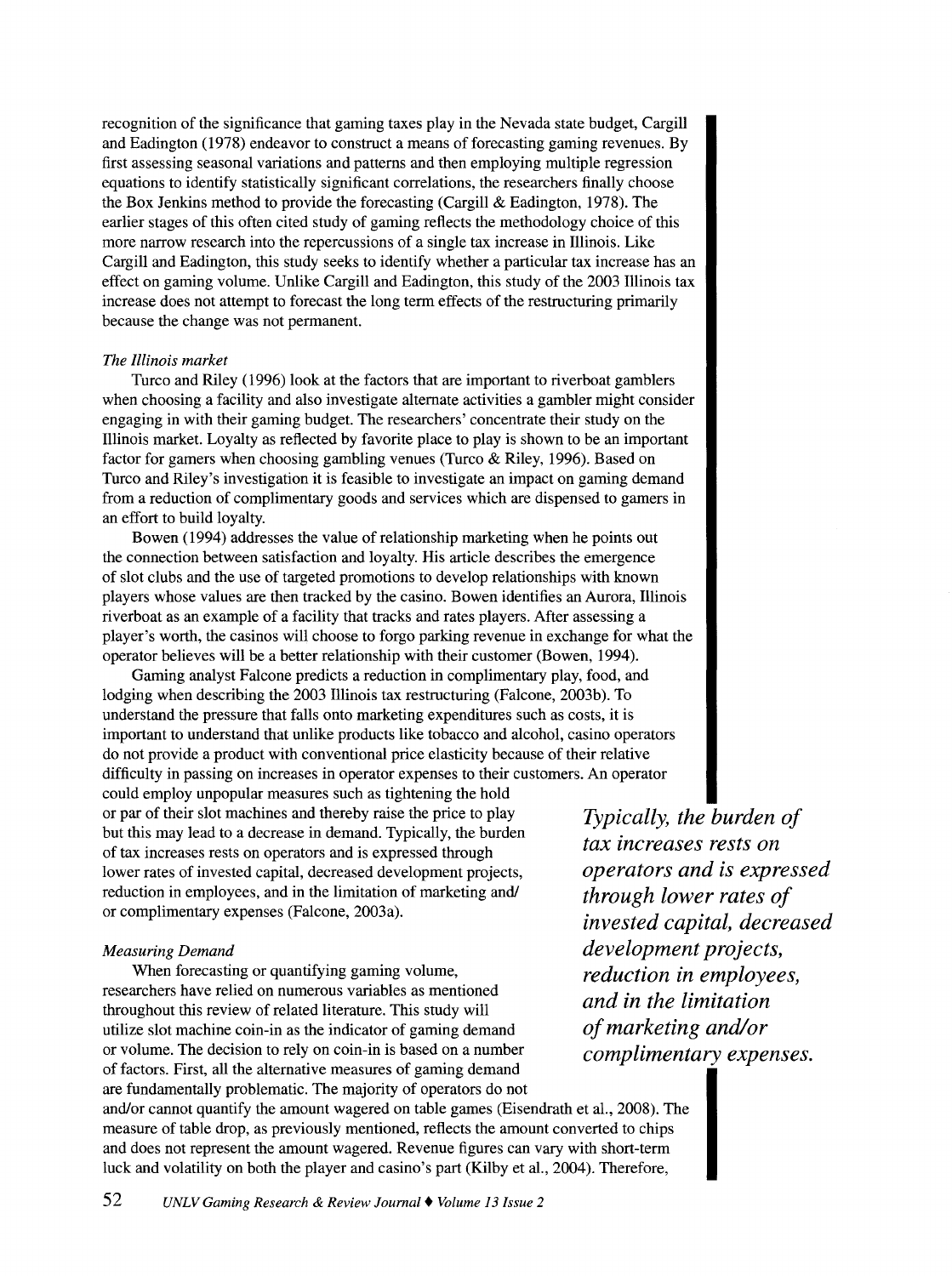*Estimating the Effect of the 2003 Gaming Tax Restructuring on Riverboat Gaming Volume*  coin-in reflects the most accurate and least contaminated measure of gaming volume (Eisendrath et al., 2008; Lucas, Dunn, & Kharitonova, 2006).

The second reason this research relies on coin-in to represent gaming demand is the predominance of the coin-in contribution to the overall commercial casino revenue sources. Those who have researched the Las Vegas, Nevada, market have chosen coin-in as the preferential proxy for gaming demand and justified the decision partially due to the important contribution coin-in makes towards overall revenues. Slot win accounts for approximately 50 percent of gaming win in the Las Vegas market (Eisendrath et al., 2008). In contrast, slot machines or electronic gaming devices (EGDs) account for nearly 90 percent of Illinois adjusted gaming revenues (Illinois Gaming Board, 2005).

## **Hypothesis, data and methodology**

It is hypothesized that the restructuring of the Illinois gaming tax in 2003 will show a negative impact on gaming demand as represented by the dependent coin-in response variable. The term "2003 70% tax and overall tax restructuring" represents the independent or predictor dummy variable for the tax change.

# *Main Hypothesis*

The null hypothesis states that there is no difference in coin-in after the Illinois tax restructuring. The null is expressed by the equation:

*H*<sub>0</sub>: Coefficient of "2003 70% tax and overall tax restructuring" is equal or greater than 0. The research hypothesis which predicts that there will be a decrease in coin-in is

expressed by the equation:

 $H_1$ : Coefficient of "2003 70% tax and overall tax restructuring" is less than 0.

## *Data Collection*

Secondary data for this study are compiled from Illinois Gaming Board Monthly Revenue Reports (1GB, 2000-2006), comprised of monthly commercial gaming information from January 2000 to December 2006. These public data are available from the Illinois Gaming Board website and via request from the same entity. Each Illinois docksite is required by their licensure to provide this information in a timely manner to the state office of the Illinois Gaming Board. The information is made public shortly thereafter. As previously discussed, this research will use the independent variable coinin (Electronic Gaming Device Handle) as reported by the various docksites in Illinois for the 84 months covered. Coin-in is reported on a monthly basis by each docksite to

Figure 1. Illinois docksite AGR comparison of table games and slot machines.

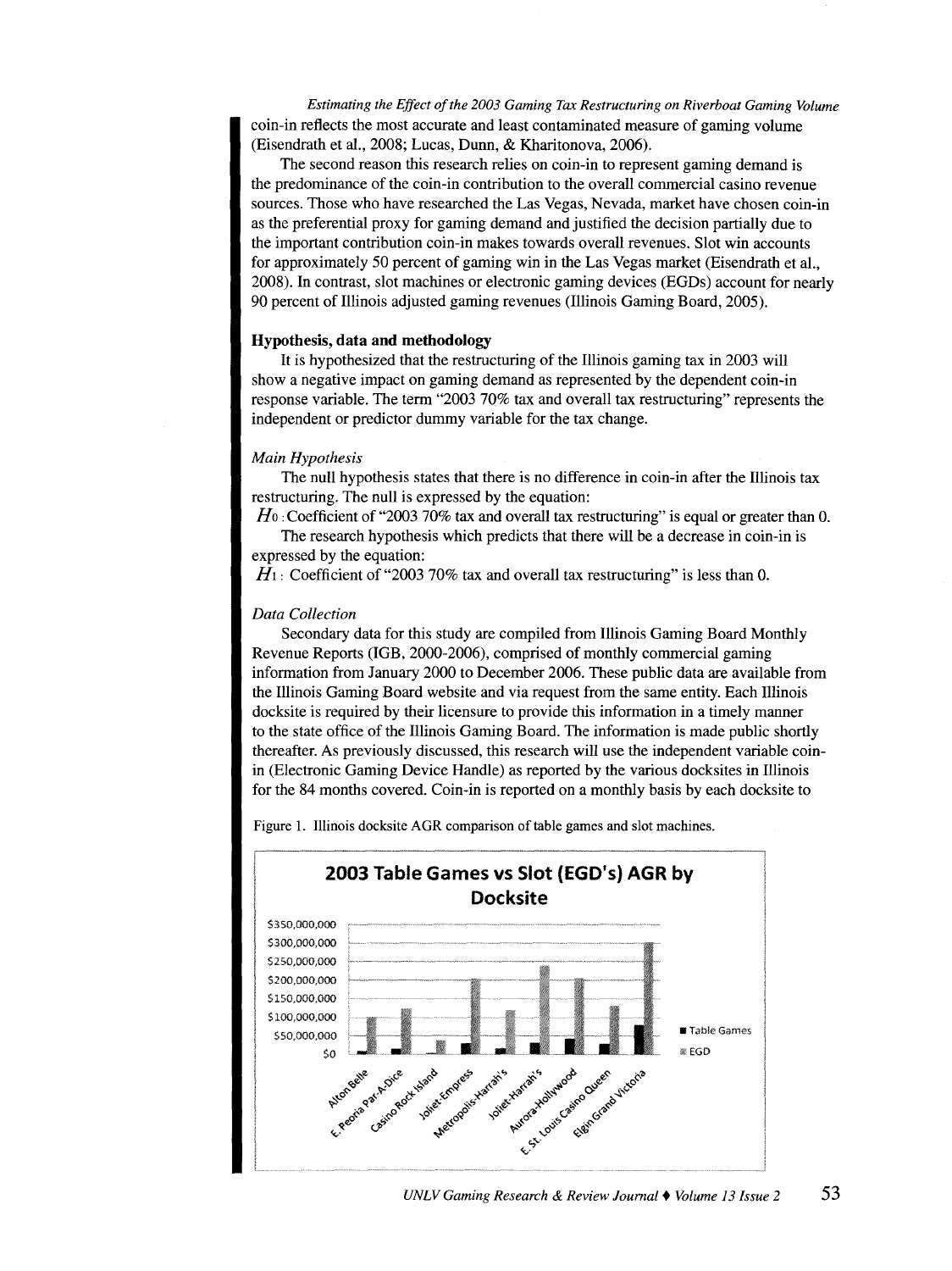the Illinois Gaming Board. Coin-in has been chosen as the proxy for gaming demand due to its reliability and due to the dominant contribution of I slots/EGDs to overall gaming revenue. Figure 1 illustrates a detailed breakdown of the relative importance of Slot (EGD) contribution to revenues based on docksite.

Figure 2 offers an overview of Illinois coin-in with added exponential trendline. Indiana coin-in is included for the purpose of comparison.

*Coin-in has been chosen as the proxy for gaming demand due to its reliability and due to the dominant contribution of slots/ EGDs to overall gaming revenue.* 

Figure 2. Comparison of Illinois and Indiana (January 2000- December 2006) coin-in with exponential trendlines.



# *Linear Regression Model*

The multiple linear regression model will include a time variable testing for trend. The time variable is assigned as follows: the first month is "1", second month "2" and so forth. Trend is characterized as the upward or downward movement of a time series over a period of time. When analyzing data from a particular industry, trend generally reflects factors such as changes in total population, market growth, or long-term changes in per capita income (Bowerman, O'Connell, & Koehler, 2005).

Seasonality or seasonal variations describe the time series flow of peaks and valleys that are completed within a calendar year. Seasonality will be assessed by the use of dummy variables representing the months February through December. When using dummy variables to test monthly data for seasonality, only 11 months are represented by variables. The twelfth month is represented by the constant term of the equation. This model has arbitrarily left January out of the equation.

Based upon our interest in the effect of the 70% tax rate, we will use the following multiple linear regression model:

 $Y_t$   $\beta$  +  $\beta$  t  $\beta$  Feb +  $\beta$  Mar +  $\beta$  Apr +  $\beta$  May +  $\beta$  June +  $\beta$  July +  $\beta$  . Aug +  $\beta_9$ Sept +  $\beta_{10}$ Oct +  $\beta_{11}$ Nov +  $\beta_{12}$ Dec +  $\beta_{13}$ 70%tax + et

Yt is the Illinois state coin-in in dollars. The "t" variable represents the trend component which as previously mentioned assesses whether there is long-term positive or negative movement in the data over time. The months February- December are treated as seasonal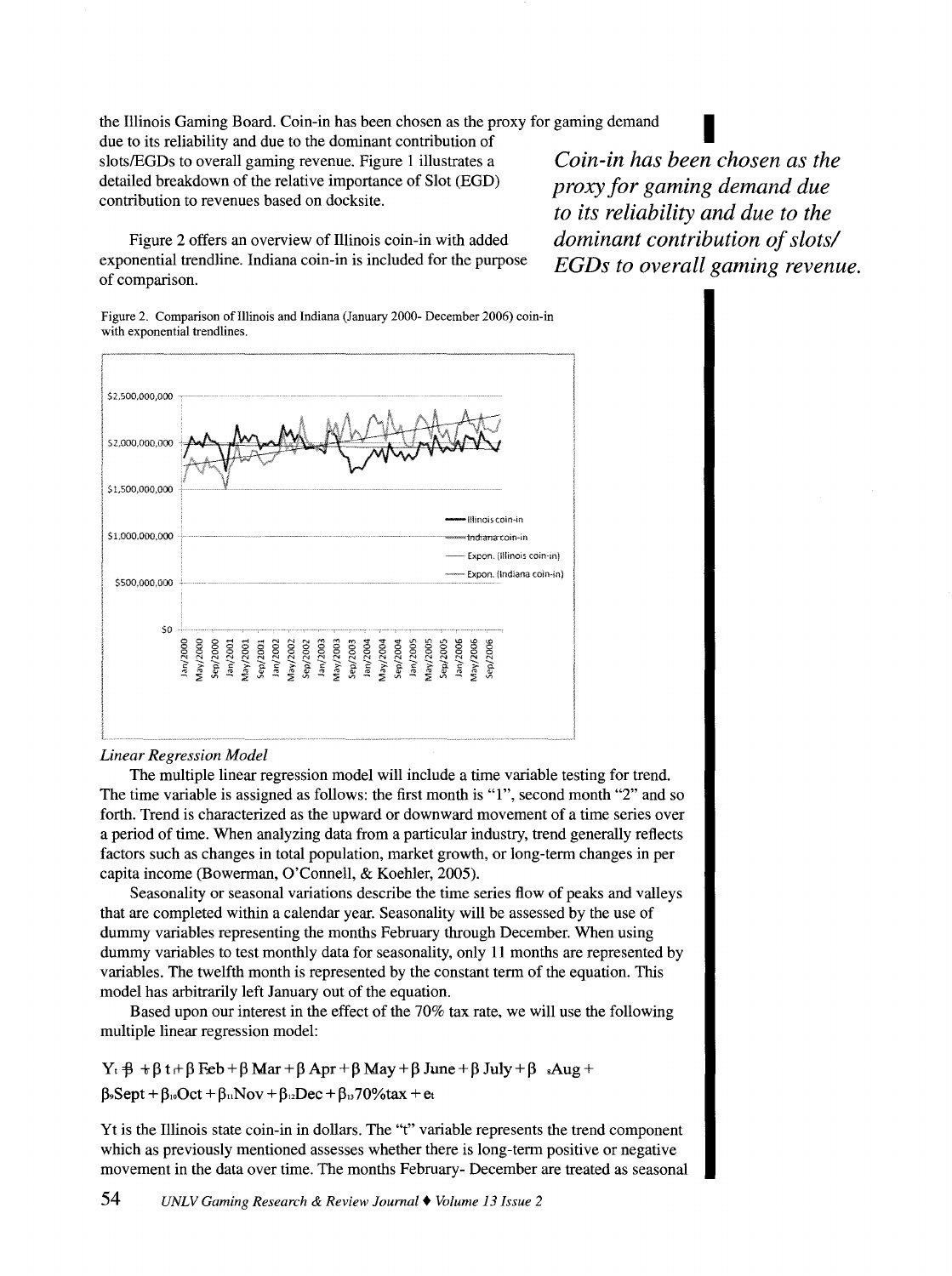*Estimating the Effect of the 2003 Gaming Tax Restructuring on Riverboat Gaming Volume* dummy variables. For example: Feb =  $\{1 \text{ if period t is February, 0 otherwise}\}$ . A dummy variable is used for period that reflects the 70% tax level and the overall 2003 Illinois tax restructuring  $=$  {1 if period with tax hike, 0 otherwise}.

An autocorrelation function plot and a partial autocorrelation plot of the regression residuals using Minitab 15 will be used to assess autocorrelation. If autocorrelation is revealed, a Box Jenkins model will be constructed to counteract the problem. Finally, the residuals will be re-plotted to ensure that the Box Jenkins model solves the issue.

# **Results**

The assumption of this model is that error terms are independent and normally distributed with mean 0 and a common unknown variance sigma squared. With hospitality and gaming data this assumption of independence is often violated. In time series regression residuals are tested for autocorrelation. We conducted tests for autocorrelation and found that it was present in the first model. We also examined the data for trend and found no positive or negative trend over time in the data.

After examining the sample autocorrelation function (SAC) and the partial autocorrelation function (PACF), the spikes suggest the influence of autocorrelation in the error term of the first lag (1 month). An ARIMA or Box Jenkins model is adopted to resolve the issue of autocorrelation. Box Jenkins methodology can be used to provide a systematic approach to identifying an appropriate model for a time series. This technique can be used to forecast any type of time series. In addition. the Box Jenkins methodology can be used in conjunction with a dummy variable based time series regression in order to counteract correlated error terms (Bowerman et al., 2005). This research utilizes Box Jenkins methodology in the latter manner. Based on the spike at lag one of the autocorrelation chart, a non seasonal (0, 0, 1) ARIMA model was used. This model includes a lagged forecast error. The regression results are shown in Table 4 below.

| Coefficient | T value    | P-values              | VIF      |
|-------------|------------|-----------------------|----------|
| 1.95E       | $205.5***$ | 0.000                 | --       |
| 1.74E       | $7.21***$  | 0.000                 | 1.05     |
| 1.00E       | $4.15***$  | 0.000                 | 1.05     |
| 1.29E       |            | 0.000                 | 1.05     |
| 1.58E       | $6.53***$  | 0.000                 | 1.06     |
| .757E       |            | 0.002                 | 1.05     |
| $-1.36E$    | $-9.52***$ | 0.000                 | $1.01\,$ |
|             |            | $5.35***$<br>$3.13**$ |          |

Table 4. Regression results for regressing independent variables on Illinois coin-in (coinin is termed "EGD handle on the Illinois commission website).

\*\*Significant at alpha = .05; \*\*\*Significant at alpha = .01.

Adjusted r-squared: 68.8%

#### Overall F Statistic: 31.49\*\*\*

A number of the dummy variables representing the months proved to be statistically insignificant when measured at the .05 significance threshold. For example, the February dummy variable was eliminated based on the inability to reject  $H_0 = 0$  (p=.899). Based on the same standard; June, September, October, November, and December were all discarded from the regression equation.

All coefficients were found to be significant at the .05 level, thus rejecting all null hypotheses. Most significantly, the variable representing the Illinois 2003 70% tax and overall tax restructuring was found to be a statistically significant ( $p = .000$ ) factor on gaming demand as represented by statewide coin-in. Variance inflation factors (VIF), which indicate potential multicollinearity, were also calculated. The results all show a VIF under 2, which is considered acceptable and indicates that multicollinearity is not an issue with the model.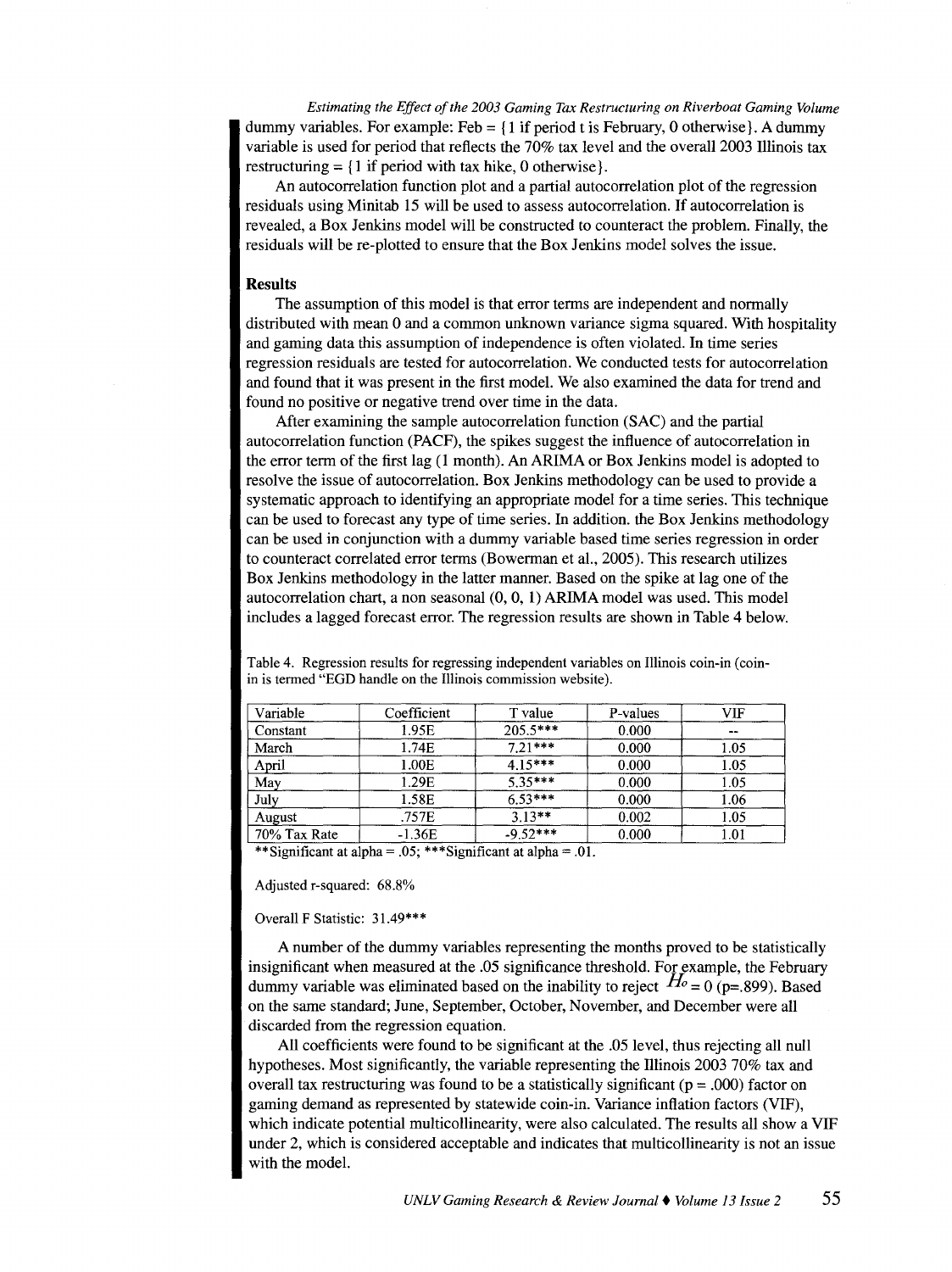The final regression equation is now modified to reflect the Box Jenkins. Illinois coin-in =  $1.95E+09 + 1.74E+08$  DMar +  $1.00E+08$  DApr +  $1.29E+08$  DMay

+ 1.58E+08 DJul + 75702571 DAug- 1.36E+08 70% + *et* 

Where  $e_t = a_t + 0.2264 a_{t-1}$  where  $a_{t-1} \sim N(0, \sigma^2)$ 

The notations in the final regression equation reflect the following. "E" is a scientific notation for an exponential. In the above example: 1.95E+09 is the same as 1.95 billion. The "e" in the equation represents the error term for the regression equation. The "a" signifies the error term from the Box Jenkins treatment.

## **Discussion of results**

The regression model confirms that the 2003 Illinois Tax Restructuring had a negative effect on gaming demand. Trend was not a component in the final model. Previous tax increases, increased competition with surrounding states, and the increase in price for the final Illinois docksite license which hindered the sale of the last license all contribute to explain the overall lack of change in coin-in trend. The months of March, April, May, July, and August were all significant positive seasonal components in the final regression model. It should be remembered that Illinois is a Midwestern state where weather plays a factor in most activities. This may explain why the spring and summer months reveal a positive influence on gaming demand. It is conceivable that June does not reflect this increase since it is associated with the end of the school year and families might vacation around non-gaming activities.

#### **Conclusions and recommendation for future research**

By examining the relationship between the 2003 Illinois tax restructuring and coinin, this research indicates that increases in gaming taxation had a significant negative effect on Illinois gaming demand. The results of the study support the findings of research on occupancy taxes, real estate taxation, and sin taxes that have consistently found a negative correlation between demand and increased taxation and restrictions. Specifically, this study supports the research hypothesis predicting that increased gaming taxes will have a negative impact on gaming demand.

Despite frequent editorial supposition estimating the impact of increases in gaming taxes on the commercial gaming industry, *This research indicates that*  there exists no prior empirical study examining this issue to the knowledge of this researcher. Previous research has addressed changes in commercial gaming restrictions with similar results. Commercial gaming's stakeholders have frequently warned of the economic penalties that result from inflated gaming taxation but have been unable to reference academically rigorous research supporting or refuting their position.

The implication of this study is that casino operators should promote the similarity between the gaming industry and the rest of the economy. Along with this investigation of the 2003 Illinois gaming tax rate increase, casinos can identify multiple academic studies cited within that indicate casinos are subject to the same economic forces as other industries. Casinos do not appear to be immune from regulation or increased taxation.

The findings of this research must be considered with regard to its inherent limitations. The external validity of these results is somewhat limited given that this research only analyzes a single tax increase in a single Midwestern state. The usage of coin-in, while ostensibly the best measure of gaming demand, does not constitute the entire revenue equation. Therefore, understanding the table game contribution to revenue will strengthen the understanding of the correlation between gaming taxation and gaming demand. In addition this study tests the impact of a single 70% tax rate in one Midwestern riverboat state. The results should therefore, without further research to

*increases in gaming taxation had a significant negative effect on Illinois gaming demand.*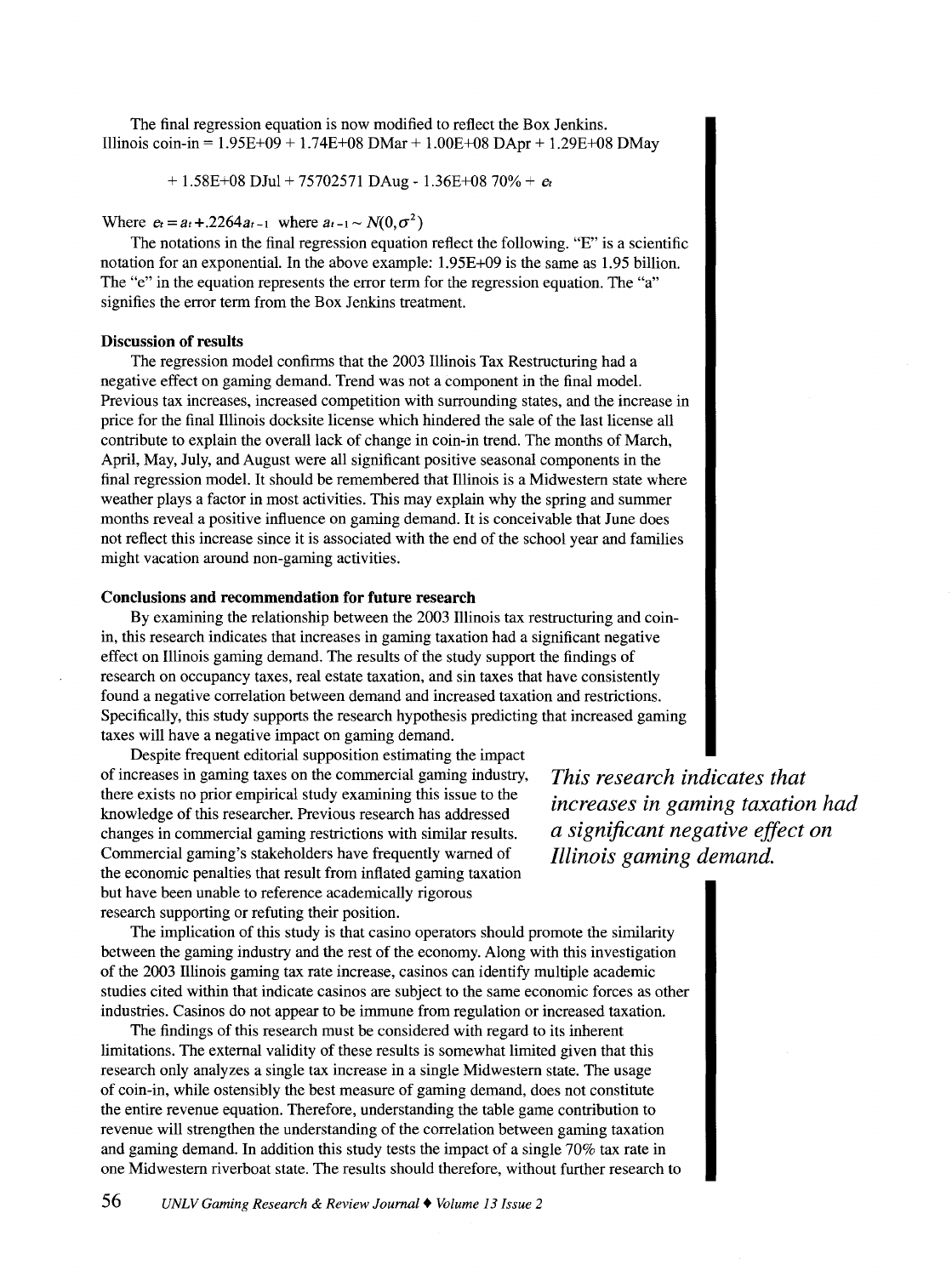*Estimating the Effect of the 2003 Gaming Tax Restructuring on Riverboat Gaming Volume*  corroborate these findings, not be generalized. Further research into understanding what level of gaming taxation rates result in a significant negative impact on gaming demand and hence revenues would be beneficial.

Although slot revenue comprises the greatest proportion of Illinois total gaming revenue, table play nevertheless fulfills an important function in the overall revenue mix. In addition, it is unclear whether table players are more or less impacted by expense alterations in conjunction to tax changes. Therefore understanding this market segment is critical and slot demand should not be assumed to reflect generalized gaming demand which includes table games. Future research into this topic could prove fruitful. The ability to measure table game play should improve as casino based table game systems become more efficient and more widely adopted.

Much speculation has been cast upon the adjustments managers of commercial gaming operations invoke when pressured by increased gaming taxes. Future research attempting to uncover whether and to what degree marketing expenditures, capital improvement, and employee retention/hiring rates are curtailed would be useful.

Further analysis of the impact of other states gaming tax changes and the effect on gaming demand would contribute to a comprehensive understanding of the relationship between gaming taxes and gaming demand. It is conceivable that other Midwestern states with limited gaming licenses are either more or less tolerant to gaming tax increases than less restricted states such as Nevada or Mississippi. In addition, research designed to understand how gaming tax restructuring affects gaming demand in neighboring states might serve to illuminate the interstate balance among commercial gaming states. If gaming-related tax increases move gaming demand and tax receipts from the legislator's own state to their neighbor, state governments may become increasingly cautionary before making drastic changes.

## **References**

American Gaming Association. (2006). *State of the states.* Washington, D.C.: American Gaming Association.

Anderson, J. E. (2005). Casino taxation in the United States. *National Tax Journal,* 58(2), 303.

- Bowen, J. (1994). Casinos practice relationship marketing. *The Bottom Line International Association of Hospitality Accountants,* 9(3), 6.
- Bowerman, B. L., O'Connell, R. T., & Koehler, A. B. (2005). *Forecasting, time series, and regression* (4th ed.). Belmont, CA: Thomson Brooks/ Cole.
- Cargill, T. F., & Eadington, W. R. (1978). Nevada's gaming revenues: Time characteristics and forecasting. *Management Science (Pre-1986),* 24(12), 1221.
- Christiansen, E. (2005). *The impacts of gaming taxation in the United States* (White Paper Series.) Washington, D.C: American Gaming Association.
- Eisendrath, D. (2005). Estimating the effects of September 11 on Las Vegas strip gaming volume. (M.S., University of Nevada, Las Vegas).
- Eisendrath, D., Bernhard, B. J., Lucas, A. F., & Murphy, D. J. (2008). Fear and managing in Las Vegas: An analysis of the effects of September 11, 2001, on Las Vegas Strip gaming volume. *The Cornell Hotel and Restaurant Administration Quarterly,* 49(2), 145.

Falcone, M. (2003a). Assessing the impact. *Casino Journal,* 16(7), 6.

- Falcone, M. (2003b). Sounding off on higher gaming taxes. *Casino Journal, 16(9),* 93.
- Hiemstra, S. J., & Ismail, J. A. (1992). Occupancy taxes: No free lunch. *The Cornell Hotel and Restaurant Administration Quarterly, 33(5),* 84.
- Hiemstra, S. J., & Ismail, J. A. (1993). Incidence of the impacts of room taxes on the lodging industry. *Journal of Travel Research, 31(4),* 22.
- lllinois Gaming Board. (2005). *2005 Illinois gaming board report.* www.igb.state.il.us.: Illinois Gaming Board.

*Investopedia.* Retrieved 06/05, 2008, from http://www.investopedia.com/terms/s/sin\_tax.asp Investopedia. Retrieved 03/03, 2008, fromhttp://www.investopedia.com/terms/e/ebitda.asp Kilby, J., Fox, J., & Lucas, A. F. (2004). *Casino operations management* (2nded.). New York: Wiley. Koop, C. E., Richmond, J., & Steinfeld, J. (2004). America's choice: Reducing tobacco addiction and disease. *American Journal of Public Health, 94(2),* 174.